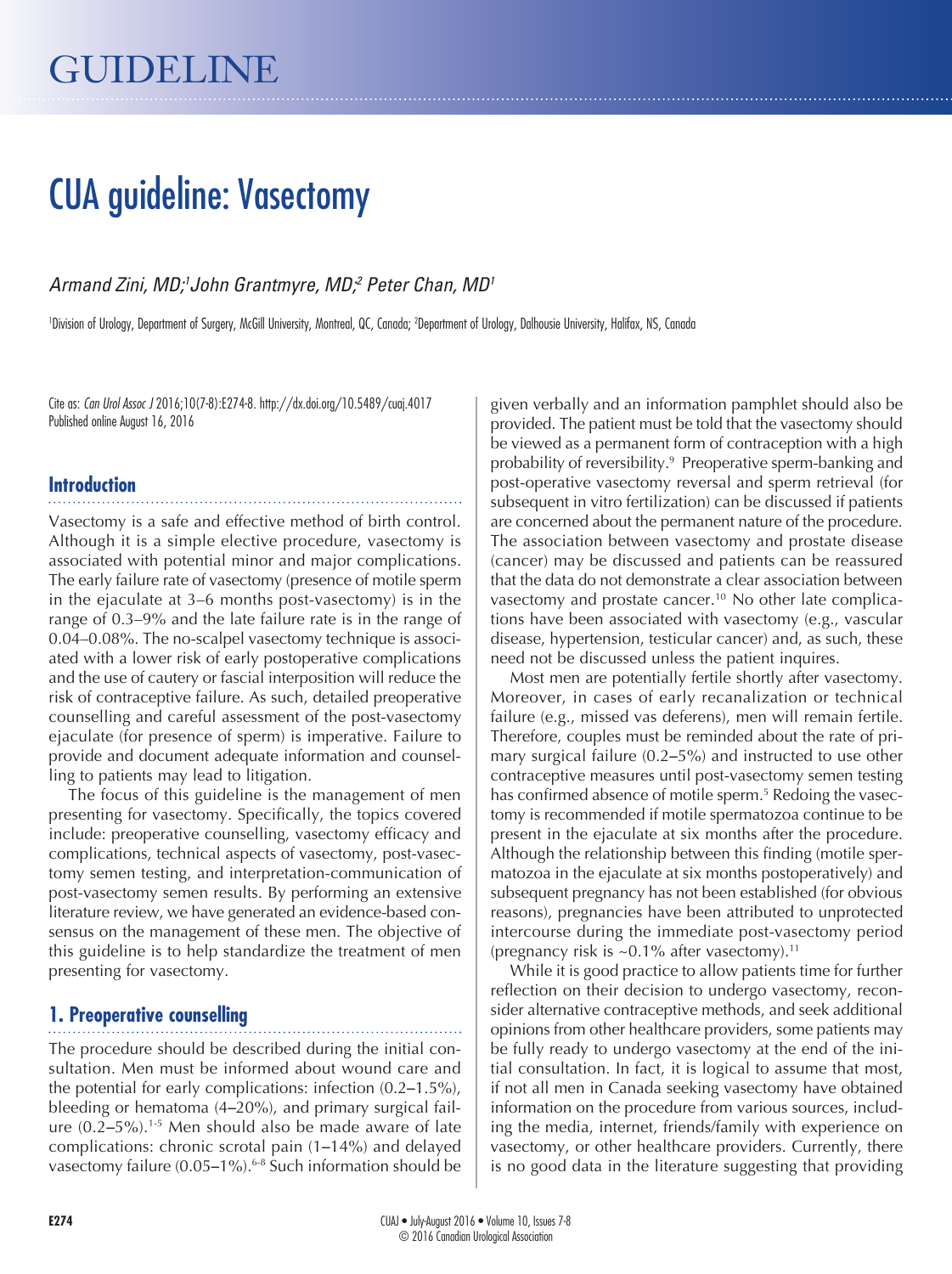a "cool-down" period after initial encounter of vasectomy counselling correlates to better surgical outcomes or better patient satisfaction. Thus, in the absence of valid medical reasons, such as time required to discontinue certain medications (e.g., to reduce the risk of bleeding diathesis) or recovery from temporary change of health status (e.g., acute infection), vasectomy may be performed (in selected patients) shortly after the initial consultation.

With regards to the age limit of vasectomy, any man with the legal capacity to provide informed consent (this may vary from province to province) may undergo vasectomy. Recent studies in the U.S. indicate that it is rare for men below the age of 25 to choose vasectomy as a form of contraception.12,13 An earlier study indicates that men who underwent vasectomy in their 20s have a 12.5 times greater likelihood of subsequently seeking vasectomy reversal.14 Though data are lacking for men in their 20s seeking vasectomy, it is prudent to offer more time to these men (to reflect on their decision) prior to performing the surgery. Furthermore, when counselling about vasectomy in young patients, particularly minors and patients with an unclear level of understanding or motivation to undergo vasectomy, surgeons should be prepared to offer consultations for psychosocial and ethical assessment prior to performing the surgery.

Special consideration should be given when performing vasectomy in men with a clinical varicocele or with prior varicocelectomy. It has been estimated that varicoceles are found in 15% of the general male population, with a higher prevalence in men with primary or secondary infertility. Men who undergo surgical varicocelectomy for repair of a clinical varicocele may be left with only the deferential veins as the sole testicular venous return. In addition, during varicocelectomy, it is also possible to damage the testicular artery(ies), leaving the deferential artery as the principal arterial supply to the testis. Thus, when a vasectomy is performed in men who have undergone or may undergo varicocelectomy in the future, it is strongly advisable to isolate the vas deferens carefully and completely exclude the associated deferential arteries and veins so as to avoid potential injury to the deferential vasculature and minimize the risk of ipsilateral testicular injury.15

# **2. Vasectomy technique (approach and occlusion)**

The technique of vasectomy has undergone significant modifications over the years. Furthermore, the equipment, materials, and methods of anesthesia have also evolved. While experienced surgeons may prefer their own approach(es) for vasectomy, it is advisable for surgeons to obtain regular continuing medical education focusing on various issues on vasectomy, from surgical techniques to new studies in current peer-reviewed journals and clinical guidelines.

# Anesthetic

Local anesthesia is sufficient for most vasectomies; however, anxious patients or those with complicating factors, such as a previous orchidopexy or other scrotal surgery, may require sedation or a general anesthetic. There is controversy regarding the benefit of topical anesthetic before injection of local,<sup>16,17</sup> however, a small 27–32-gauge needle is thought to be beneficial. Pneumatic injectors have not shown a clear benefit,18,19 but may be suitable for patents with a needle phobia. The use of buffered xylocaine has not been studied in vasectomy patients.

## Conventional vs. no-scalpel vasectomy

The two most common surgical techniques for accessing the vas during vasectomy are the traditional incisional method and the no-scalpel vasectomy (NSV) technique. The conventional incisional technique involves the use of a scalpel to make one or two incisions and the NSV technique uses a sharp, forceps-like instrument to puncture the skin, the latter approach aimed to reduce adverse events (e.g., bleeding, infection, and pain).

A recent Cochrane review of two randomized, controlled trials indicates that the NSV is associated with a significantly lower risk of postoperative hematoma (odds ratio [OR] 0.20 [0.13, 0.32]), pain during surgery (OR 0.75 [0.61, 0.93]), postoperative scrotal pain (OR 0.63 [0.50, 0.80]), and wound infection (OR 0.21 [0.06, 0.78]), than the standard incision group.20-22 Based on the same review, NSV is a faster procedure than conventional surgery. However, there was no significant difference in the effectiveness (azoospermic or absence of motile sperm) of the two procedures.

*Recommendation:* NSV is associated with a significantly lower risk of postoperative complications (hematoma, pain, infection) than conventional vasectomy (Grade A*‒*B) (Table 1).

# Fascial interposition vs. no fascial interposition

In a randomized, controlled trial of over 800 vasectomies, it was shown that the use of fascial interposition during vasectomy is associated with a significantly higher rate of

Table 1. Grades of guideline recommendations according

| to quality of evidence                                                                                                                                                                                                                                                                                                                    |                                                                                                      |
|-------------------------------------------------------------------------------------------------------------------------------------------------------------------------------------------------------------------------------------------------------------------------------------------------------------------------------------------|------------------------------------------------------------------------------------------------------|
| Grade A                                                                                                                                                                                                                                                                                                                                   | Based on clinical studies of good quality and<br>consistency with at least one randomized trial      |
| Grade B                                                                                                                                                                                                                                                                                                                                   | Based on well-designed studies (prospective, cohort),<br>but without good randomized clinical trials |
| Grade C                                                                                                                                                                                                                                                                                                                                   | Based on poorer quality studies (retrospective, case<br>series, expert opinion)                      |
| $\mathbf{a}$ , $\mathbf{b}$ , $\mathbf{c}$ , $\mathbf{c}$ , $\mathbf{c}$ , $\mathbf{c}$ , $\mathbf{c}$ , $\mathbf{c}$ , $\mathbf{c}$ , $\mathbf{c}$ , $\mathbf{c}$ , $\mathbf{c}$ , $\mathbf{c}$ , $\mathbf{c}$ , $\mathbf{c}$ , $\mathbf{c}$ , $\mathbf{c}$ , $\mathbf{c}$ , $\mathbf{c}$ , $\mathbf{c}$ , $\mathbf{c}$ , $\mathbf{c}$ , |                                                                                                      |

Modified from Oxford Centre for Evidence-Based Medicine.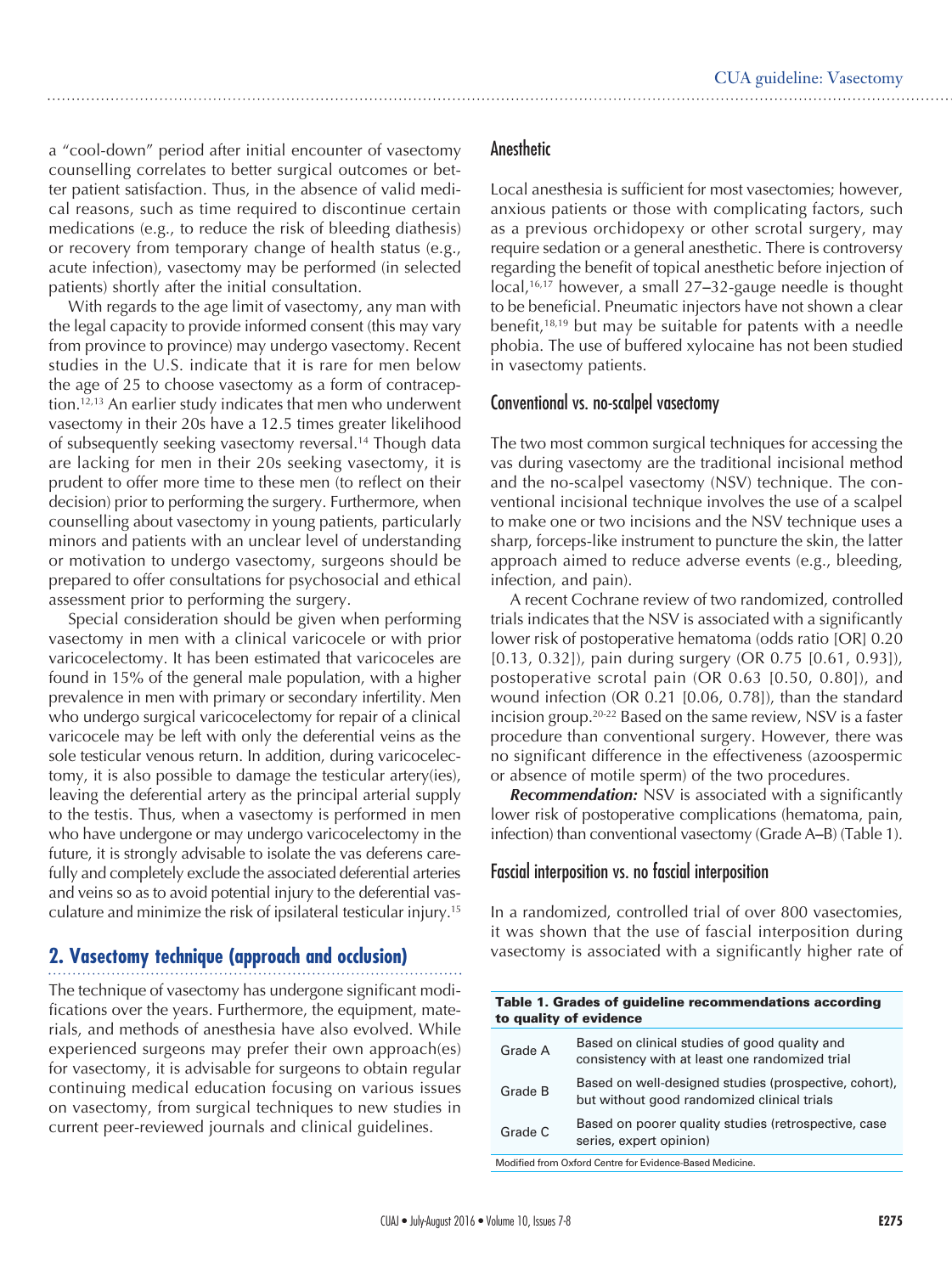azoospermia at three months than no interposition (OR 0.42  $[0.26, 0.70]$ ).<sup>4,23,24</sup> However, fascial interposition may increase the complication rate of vasectomy.25

*Recommendation:* Fascial interposition during vasectomy is associated with a significantly higher rate of azoospermia at three months than no interposition (Grade B).

#### Cautery vs. fascial interposition

In a comparative (case-control) study, cautery of the vas was associated with a lower risk of failure (defined as >100 000 sperm in the ejaculate) than fascial interposition (1% vs. 4.9%, OR 4.8 [1.6-14.3]).3

*Recommendation:* Cautery of the vas is associated with a lower risk of failure (defined as >100 000 sperm in the ejaculate) than fascial interposition (Grade B).

Arguably, the above findings on azoospermia rates are somewhat confusing ("fascial interposition is better than no fascial interposition" and "cautery is better than fascial interposition"). However, the take-home message is that both cautery and fascial interposition are the best vas occlusion methods.

## **3. Contraceptive efficacy of vasectomy**

The early failure rate of vasectomy (presence of motile sperm in the ejaculate at three to six months post-vasectomy) is in the range of 0.3*‒*9% and has been linked to operator experience and the technique used by the surgeon.<sup>25</sup> Both technical failure (e.g., missed vas deferens) and early recanalization of the vas deferens have been proposed as plausible explanations.

Late failure has been reported to be in the range of 0.04–0.08% (approximately 1/2000 cases) and is defined as the presence of motile spermatozoa in the ejaculate after documented azoospermia in two post-vasectomy semen analyses.7,26 In most cases, late failure is first identified as a pregnancy and later confirmed by semen analysis (documenting presence of motile spermatozoa).

The reappearance of sperm (mostly immotile) after documented azoospermia in two post-vasectomy semen samples may be much higher than 1/2000 according to the reported identification of spermatozoa in nearly 10% of ejaculates from men undergoing semen assessment prior to vasectomy reversal.27 It is unlikely that the reappearance (or persistence) of immotile sperm years after vasectomy is of clinical significance, as this has not been associated with documented pregnancies.28,29

#### **4. Postoperative counselling**

After the vasectomy has been performed, men should be told to remain in the clinic for 15*‒*20 minutes to be assessed

for possible scrotal bleeding or vaso-vagal reaction. It may be prudent to recommend that patients be driven home. Men should be instructed about proper wound and scrotal care and short-term physical limitations. Men should be told how to collect the semen sample (completeness and type of container) and reminded of the importance of submitting the sample to the laboratory in a timely fashion (within 30*‒*60 minutes after producing the sample). They should also be told that semen samples should be collected after an abstinence period of two or more days and no more than seven days, and maintained at body temperature before delivery to the laboratory. A list of local laboratories that perform proper post-vasectomy semen analysis should be given to the patient. The men must be reminded to use other contraceptive measures until post-vasectomy semen testing has confirmed absence of motile sperm.

#### **5. Post-vasectomy semen testing**

The post-vasectomy semen analysis should be performed on the whole (unprocessed) semen and on the centrifuged semen to confirm the absence of low numbers of motile sperm. The laboratory should give an estimation of sperm concentration or numbers of spermatozoa observed per high-power field  $(x400$  magnification).<sup>28-30</sup>

It is important to recognize that compliance with postvasectomy semen testing is a significant issue, with up to  $30\%$  of men failing to submit a single sample.<sup>31,32</sup>

#### One vs. two post-vasectomy samples

Surveys have shown significant variability in the postvasectomy testing protocols.<sup>33</sup> Most agree that a single azoospermic semen sample is sufficient to deem the vasectomy effective.30,34 However, because spermatozoa are detected in 10*‒*40% of the three-month post-vasectomy samples (the percent depends on the vasectomy technique and the accuracy of the semen analysis), it may be necessary for up to 40% of the men to submit a second semen sample.<sup>25,35</sup> As such, requesting two semen samples at the onset may be more efficient, as this may reduce the number of postvasectomy counselling sessions (e.g., phone calls or office visits), but this may also reduce the overall compliance.<sup>32</sup>

*Recommendation:* The evaluation of two post-operative semen samples is a better predictor of success than the evaluation of a single semen sample (Grade C).

#### Timing of post-vasectomy testing

Although most studies suggest that post-vasectomy testing be conducted at three months after vasectomy, the issue remains debatable, with some studies suggesting earlier examinations (with determination of failure based on the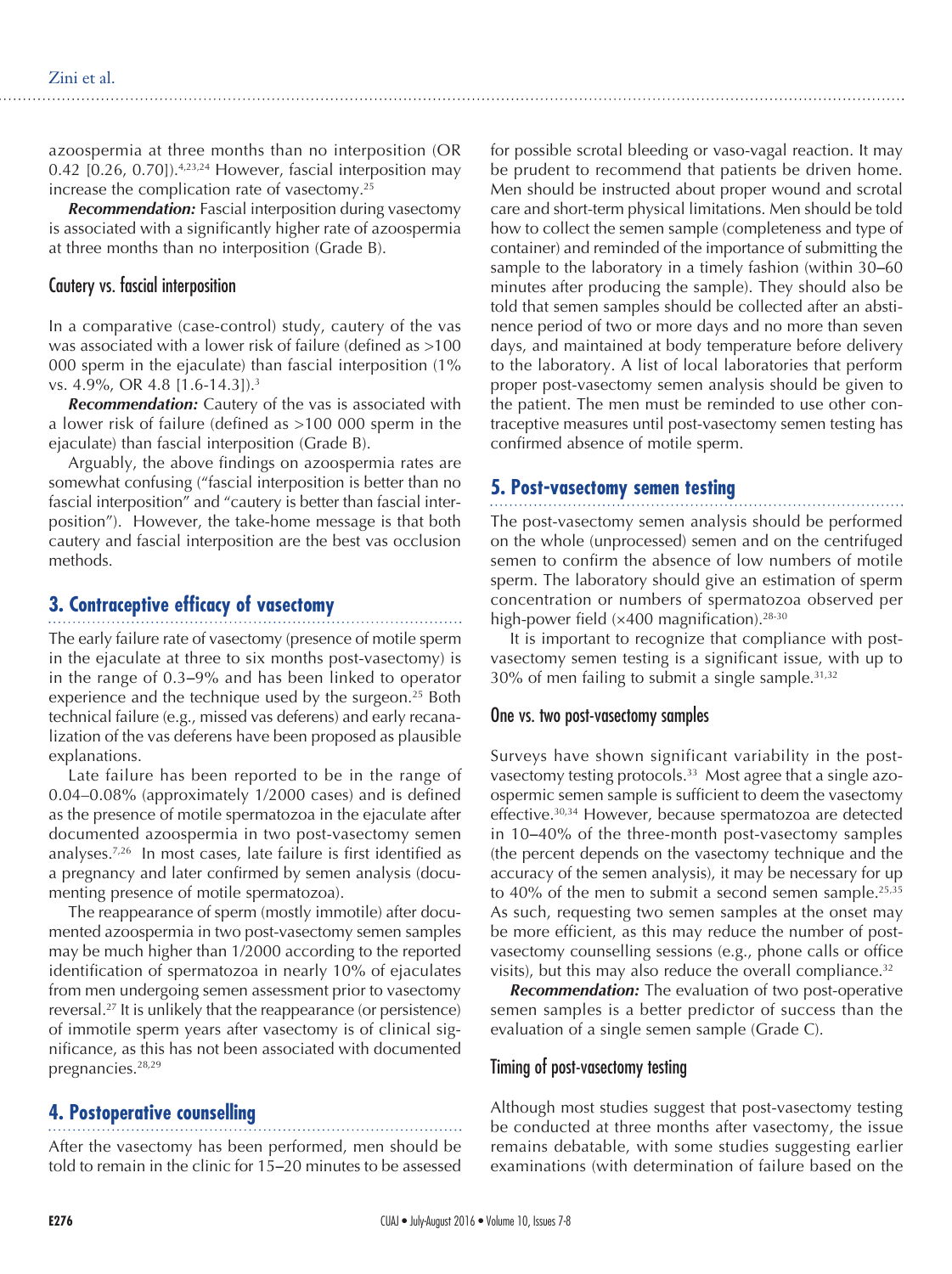presence of motile sperm) and others proposing later examinations.32,36,37 The difficulty in establishing a set time point for semen testing stems largely from the variable success of the vasectomy occlusion techniques.<sup>25</sup> Azoospermia is achieved much later with the ligation (and excision) compared to the cautery or fascial interposition techniques.<sup>25,35,36</sup> The argument in favour of waiting at least three months is that this will reduce the number of false positive samples and minimize the need for repeat laboratory assessment and counselling.37

*Recommendation:* Post-vasectomy testing should be conducted three months after vasectomy (Grade C).

# **6. Interpreting and communicating results**

## Azoospermia or rare immotile sperm (<100 000 per ejaculate) as an indication of successful vasectomy

Contraceptive measures may be abandoned after the men have produced one azoospermic or two ejaculates with rare (<100 000) immotile spermatozoa. It is the physician's responsibility (not the laboratory's) to communicate these results to the patient and measures should be taken to ensure that patients not be lost to followup (e.g., provide followup phone calls to remind patients). Physicians must also remind couples about the risk of late failure  $(-1/2000)$  despite azoospermia or rare immotile sperm on initial testing.

It is estimated that approximately 20*‒*40% of samples have rare non-motile sperm at three months post-vasectomy, with a lower percentage having non-motile sperm at six months.<sup>31,35</sup> When there is doubt regarding the analysis, physicians may want to contact the laboratory and confirm that there was no reporting error (i.e., that the sample was incorrectly labeled as "non-motile"). The literature has suggested that the risk of pregnancy occurring from these nonmotile sperm is small, perhaps no more than the risk of late pregnancy after two azoospermic semen samples as a result of spontaneous re-canalization.28,29 Similarly, rare non-motile sperm can appear in the ejaculate one year or more after vasectomy, with no increased risk of failure (pregnancy or motile sperm). Therefore, repeat semen testing in men with rare non-motile sperm is unnecessary because pregnancy is very unlikely to occur in this setting.

*Recommendation:* One postoperative azoospermic or two postoperative severely oligozoospermic semen samples (<100 000 immotile spermatozoa per ejaculate) are indicators of successful vasectomy (Grade C).

### Motile sperm or large numbers of immotile sperm as a measure of failure

If any motile sperm or substantial numbers of immotile spermatozoa (>100 000) are detected, the physician must inform the patient to continue the use of other contracep-

tive measures and request that a repeat semen analysis be performed. A repeat vasectomy is indicated when there is persistence of motile sperm or large numbers of non-motile sperm in the ejaculate. However, no long-term studies have evaluated the risk of pregnancy in this setting.

*Recommendation:* Presence of any motile sperm or substantial numbers of immotile spermatozoa (>100 000) in the semen is an indication of vasectomy failure (Grade C).

## **Summary**

Vasectomy is a safe and effective method of birth control. The NSV technique is associated with a lower risk of early postoperative complications and the use of cautery or fascial interposition will reduce the risk of contraceptive failure. Postvasectomy testing should consist of examination of one or two semen samples at approximately three (and four months) after vasectomy. The laboratory should examine a freshly produced seminal fluid specimen by direct microscopy and if no sperm are seen, the centrifuged sample should be examined for the presence of motile and non-motile spermatozoa. Other contraceptive measures may be abandoned after the production of one azoospermic ejaculate or two consecutive ejaculates with fewer than 100 000 immotile spermatozoa. Couples must be counselled (both pre- and postoperatively) about the risks of early and late failure (Fig. 1).

Competing Interests: The authors report no competing personal or financial interests.

#### References

- 1. Philp T, Guillebaud J, Budd D. Complications of vasectomy: Review of 16 000 patients. *Br J Urol*  1984;56:745-8. http://dx.doi.org/10.1111/j.1464-410X.1984.tb06161.x
- 2. Awsare NS, Krishnan J, Boustead GB, et al. Complications of vasectomy. *Ann R Coll Surg Engl* 2005;87:406-10. http://dx.doi.org/10.1308/003588405X71054
- 3. Sokal D, Irsula B, Chen-Mok M, et al. A comparison of vas occlusion techniques: Cautery more effective than ligation and excision with fascial interposition. *BMC Urol* 2004;4:12. http://dx.doi.org/10.1186/1471- 2490-4-12
- 4. Sokal D, Irsula B, Hays M, et al. Vasectomy by ligation and excision, with or without fascial interposition: A randomized, controlled trial. *BMC Med* 2004;2:6. http://dx.doi.org/10.1186/1741-7015-2-6
- 5. Benger JR, Swami SK, Gingell JC. Persistent spermatozoa after vasectomy: A survey of British urologists. *Br J Urol* 1995;76:376-9.
- 6. Schwingl PJ, Guess HA. Safety and effectiveness of vasectomy. *Fertil Steril* 2000;73:923-36. http://dx.doi.org/10.1016/S0015-0282(00)00482-9
- 7. Philp T, Guillebaud J, Budd D. Late failure of vasectomy after two documented analyses showing azoospermic semen. *Br Med J* 1984;289:77-9. http://dx.doi.org/10.1136/bmj.289.6437.77
- 8. Leslie TA, Illing RO, Cranston DW, et al. The incidence of chronic scrotal pain after vasectomy: A prospective audit. *BJU Int* 2007;100:1330-3. http://dx.doi.org/10.1111/j.1464-410X.2007.07128.x
- 9. Samplaski MK, Daniel A, Jarvi K. Vasectomy as a reversible form of contraception for select patients. *Can J Urol* 2014;21:7234-40.
- 10. Liu LH, Kang R, He J, et al. Vasectomy and risk of prostate cancer: A systematic review and meta-analysis of cohort studies. *Andrology* 2015;3:643-9. http://dx.doi.org/10.1111/andr.12040
- 11. Deneux-Tharaux C, Kahn E, Nazerali H, et al. Pregnancy rates after vasectomy: A survey of U.S. urologists. *Contraception* 2004;69:401-6. http://dx.doi.org/10.1016/j.contraception.2003.12.009
- 12. Anderson JE, Jamieson DJ, Warner L, et al. Contraceptive sterilization among married adults: National data on who chooses vasectomy and tubal sterilization. *Contraception* 2012;85:552-7. http://dx.doi. org/10.1016/j.contraception.2011.10.009